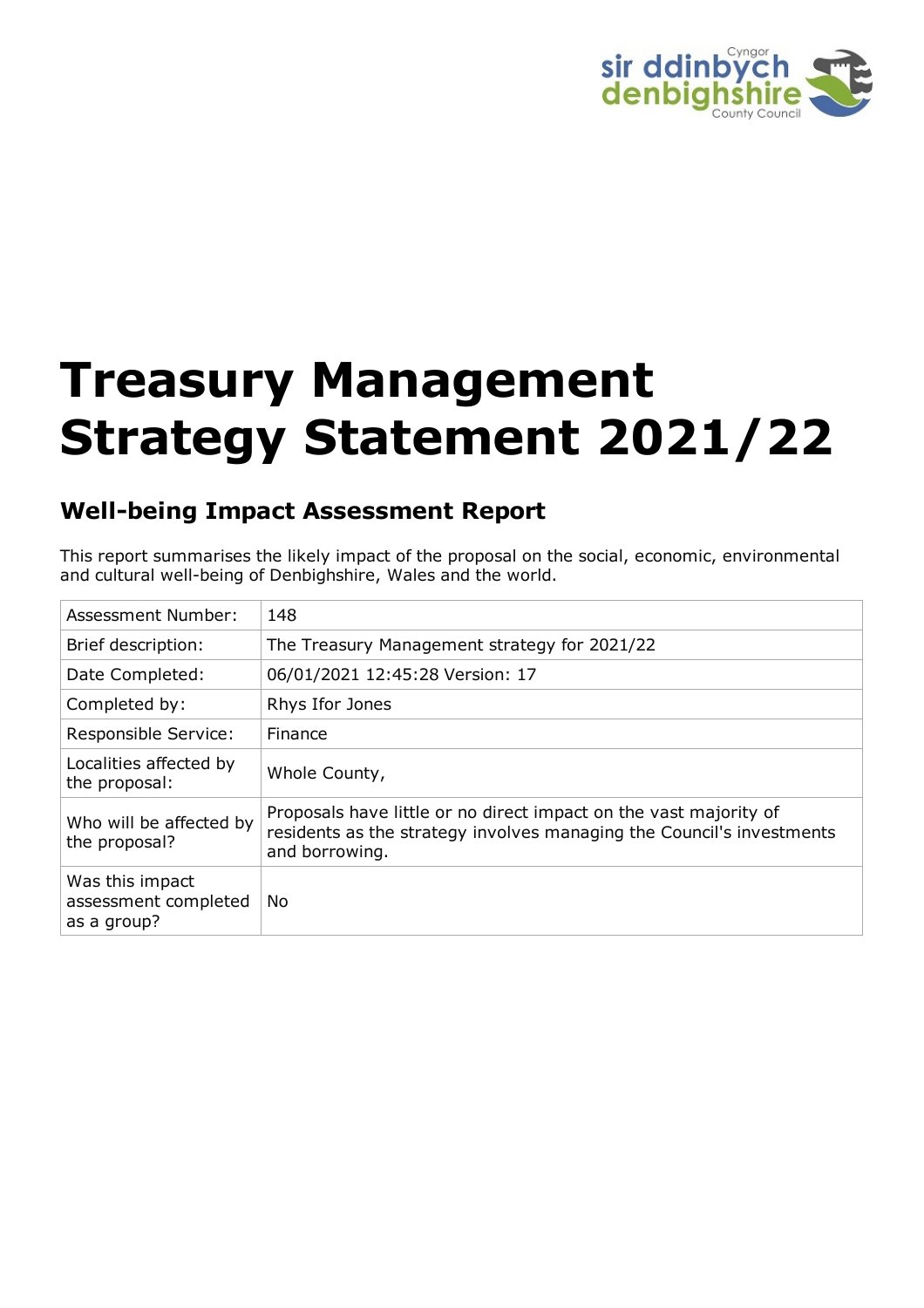# **IMPACT ASSESSMENT SUMMARY AND CONCLUSION**

Before we look in detail at the contribution and impact of the proposal, it is important to consider how the proposal is applying the sustainable development principle. This means that we must act "in a manner which seeks to ensure that the needs of the present are met without compromising the ability of future generations to meet their own needs."

#### **Score for the sustainability of the approach**



( 3 out of 4 stars ) Actual score : 20 / 30.

#### **Implications of the score**

An efficient Treasury Management strategy ensures that the Council is maximising the use of its resources in order to guarantee the sustainability of the approach in the long term.

#### **Summary of impact**



#### **Main conclusions**

An effective Treasury Management strategy ensures that the Council's investment and borrowing decisions will contribute towards the goal of maximising income and minimising costs which supports efficient service delivery.

#### **Evidence to support the Well-being Impact Assessment**

 $\nabla$  We have consulted published research or guides that inform us about the likely impact of the proposal

 $\Box$  We have involved an expert / consulted a group who represent those who may affected by the proposal

 $\Box$  We have engaged with people who will be affected by the proposal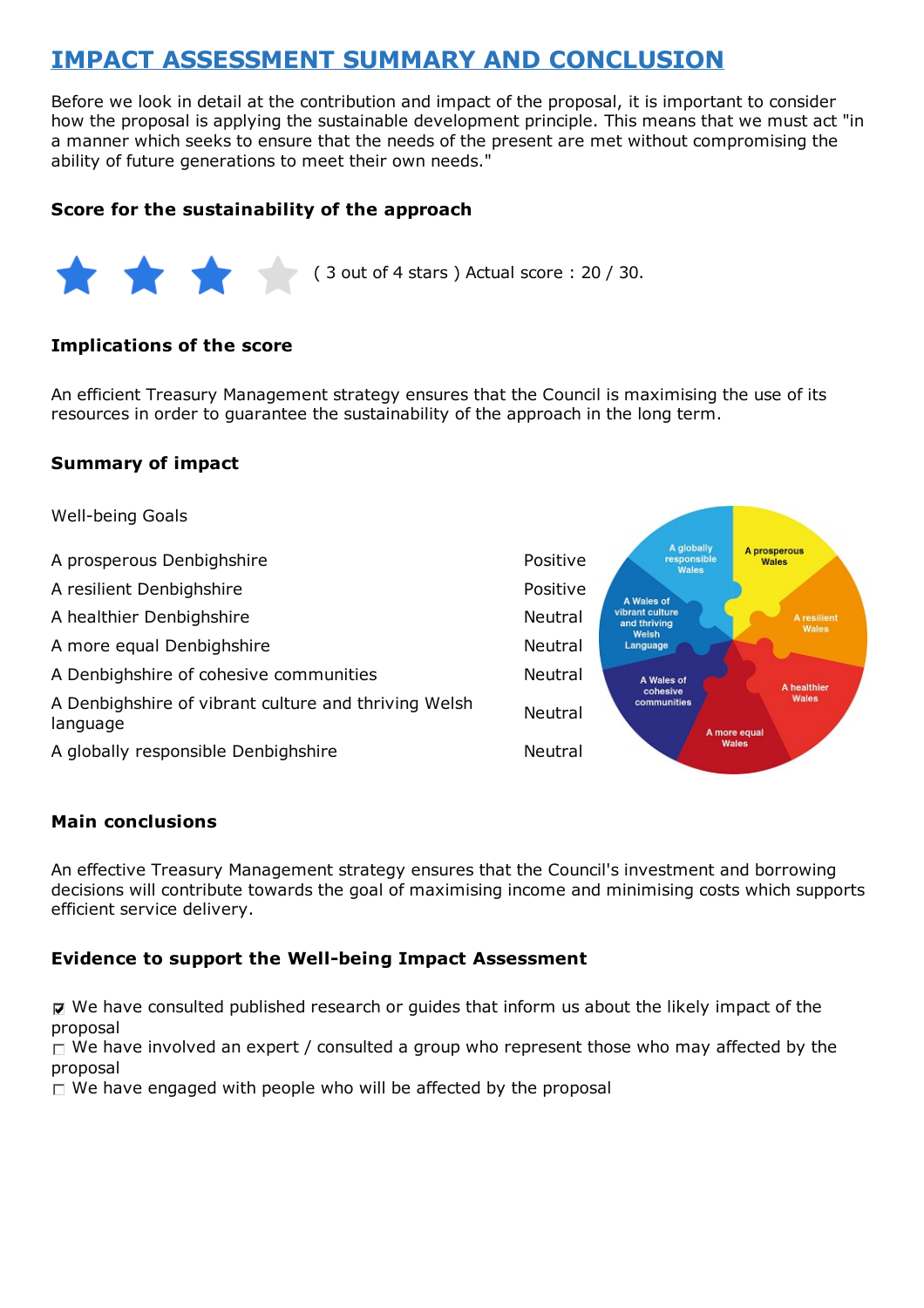# **THE LIKELY IMPACT ON DENBIGHSHIRE, WALES AND THE WORLD**

| <b>A prosperous Denbighshire</b>   |                                                                                                                                                                                                                                        |
|------------------------------------|----------------------------------------------------------------------------------------------------------------------------------------------------------------------------------------------------------------------------------------|
| <b>Overall Impact</b>              | Positive                                                                                                                                                                                                                               |
| <b>Justification for</b><br>impact | An effective Treasury Management strategy ensures that the Council's<br>investment and borrowing decisions will contribute towards the goal of<br>maximising income and minimising costs which supports efficient service<br>delivery. |
| <b>Further actions</b><br>required | Sound financial planning and efficient long term treasury management<br>strategies ensure that the positive impact of this report on the County's<br>prosperity is maximised.                                                          |

#### **Positive impacts identified:**

| A low carbon society                                          |                                                                                                                                                                                                                                                                                                                                                |
|---------------------------------------------------------------|------------------------------------------------------------------------------------------------------------------------------------------------------------------------------------------------------------------------------------------------------------------------------------------------------------------------------------------------|
| Quality<br>communications,<br>infrastructure and<br>transport | Financial planning and decision making ensures that proper consideration<br>of the long term impact of financial decisions is given, including the<br>payback period and whole life costs of capital investment decisions,<br>properly impact assessed budget proposals and long term debt and<br>investment (treasury management) strategies. |
| <b>Economic</b><br>development                                | The Treasury Management strategy and Prudential Indicators ensure that<br>the Council's cash is safeguarded as much as possible by making<br>investments in banks recommended in the annual strategy statement.                                                                                                                                |
| <b>Quality skills for the</b><br>long term                    | The strategy ensures that the Council's borrowing is monitored and is<br>within set limits and is affordable. It identifies current financing<br>requirements for the Capital Plan and estimates the proposed capital<br>requirements for the next three financial years.                                                                      |
| <b>Quality jobs for the</b><br>long term                      | Sound investment and borrowing decisions relating to the Council's cash<br>will maximise the Council's income within the guidelines set in the<br>Treasury Management strategy.                                                                                                                                                                |
| <b>Childcare</b>                                              | The Prudential Indicators are a statutory requirement which demonstrate<br>the affordability of our plans and contribute towards the overall financial<br>wellbeing of Denbighshire.                                                                                                                                                           |

#### **Negative impacts identified:**

| A low carbon society                                          |  |
|---------------------------------------------------------------|--|
| Quality<br>communications,<br>infrastructure and<br>transport |  |
| <b>Economic</b><br>development                                |  |
| <b>Quality skills for the</b><br>long term                    |  |
| <b>Quality jobs for the</b><br>long term                      |  |
| <b>Childcare</b>                                              |  |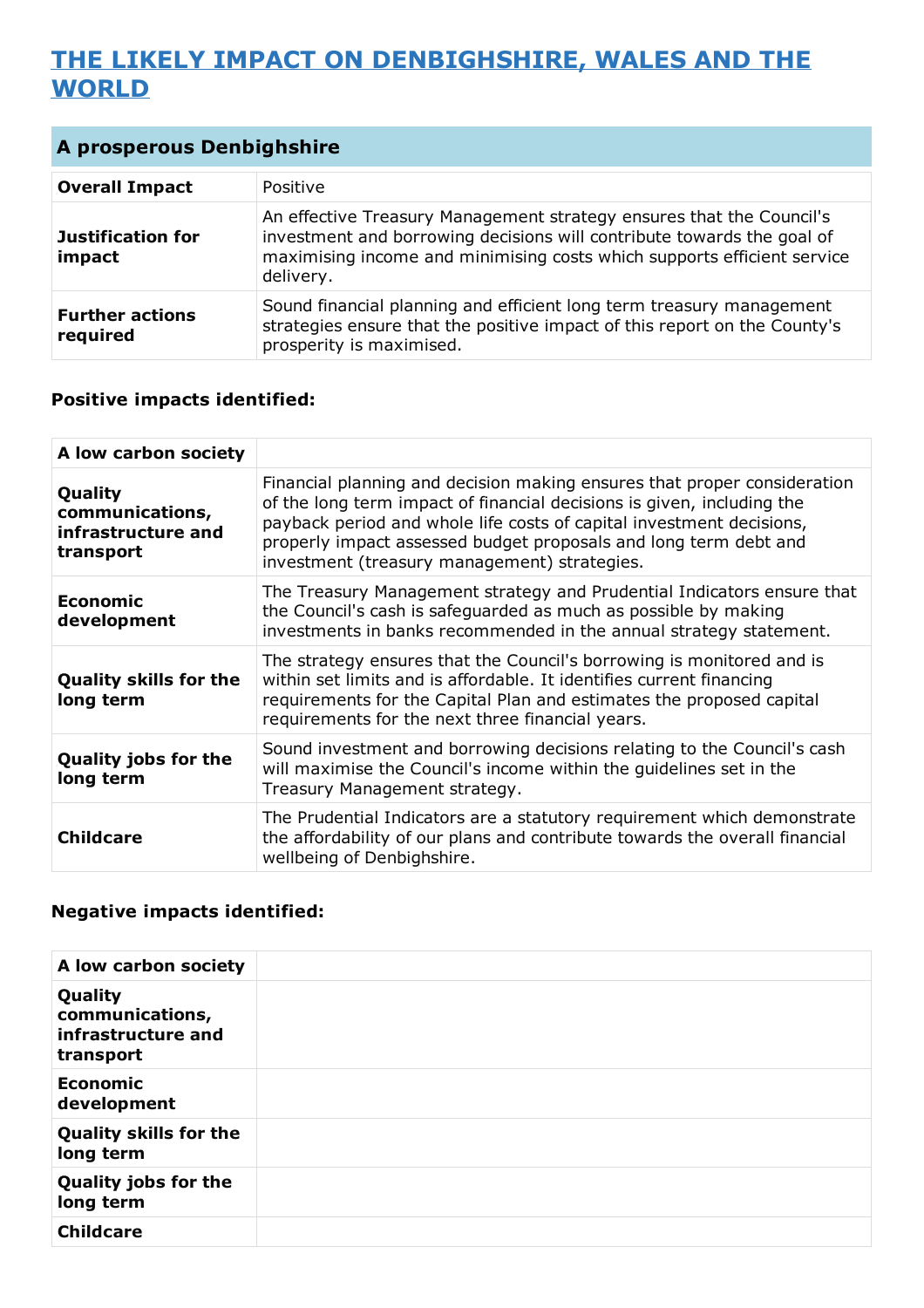| <b>A resilient Denbighshire</b>    |                                                                                                                                                                                                                                                                       |
|------------------------------------|-----------------------------------------------------------------------------------------------------------------------------------------------------------------------------------------------------------------------------------------------------------------------|
| <b>Overall Impact</b>              | Positive                                                                                                                                                                                                                                                              |
| <b>Justification for</b><br>impact | A sound Treasury Management strategy ensures that the Council's cash is<br>secure and new borrowing is affordable. It also enables the Council to<br>react quickly to market volatility by continual monitoring of the financial<br>institutions throughout the year. |
| <b>Further actions</b><br>required | Good investment decisions will help the Council to develop more efficient<br>working practices which will use less resources which will help to<br>maximise the positive impact of this report on the County's resilience.                                            |

## **Positive impacts identified:**

| <b>Biodiversity and the</b><br>natural environment                  |                                                                                                                                                                                                                               |
|---------------------------------------------------------------------|-------------------------------------------------------------------------------------------------------------------------------------------------------------------------------------------------------------------------------|
| <b>Biodiversity in the</b><br>built environment                     |                                                                                                                                                                                                                               |
| Reducing waste,<br>reusing and<br>recycling                         | Good investment decisions will help the Council to develop more efficient<br>working practices which will use less resources.                                                                                                 |
| <b>Reduced energy/fuel</b><br>consumption                           | The strategy is set at the start of the financial year but it is monitored<br>carefully throughout the year to ensure that the Council reacts quickly to<br>any market volatility and the impact on the banking institutions. |
| <b>People's awareness</b><br>of the environment<br>and biodiversity |                                                                                                                                                                                                                               |
| <b>Flood risk</b><br>management                                     |                                                                                                                                                                                                                               |

## **Negative impacts identified:**

| <b>Biodiversity and the</b><br>natural environment                  |  |
|---------------------------------------------------------------------|--|
| <b>Biodiversity in the</b><br>built environment                     |  |
| <b>Reducing waste,</b><br>reusing and<br>recycling                  |  |
| Reduced energy/fuel<br>consumption                                  |  |
| <b>People's awareness</b><br>of the environment<br>and biodiversity |  |
| <b>Flood risk</b><br>management                                     |  |

# **A healthier Denbighshire**

**Overall Impact** Neutral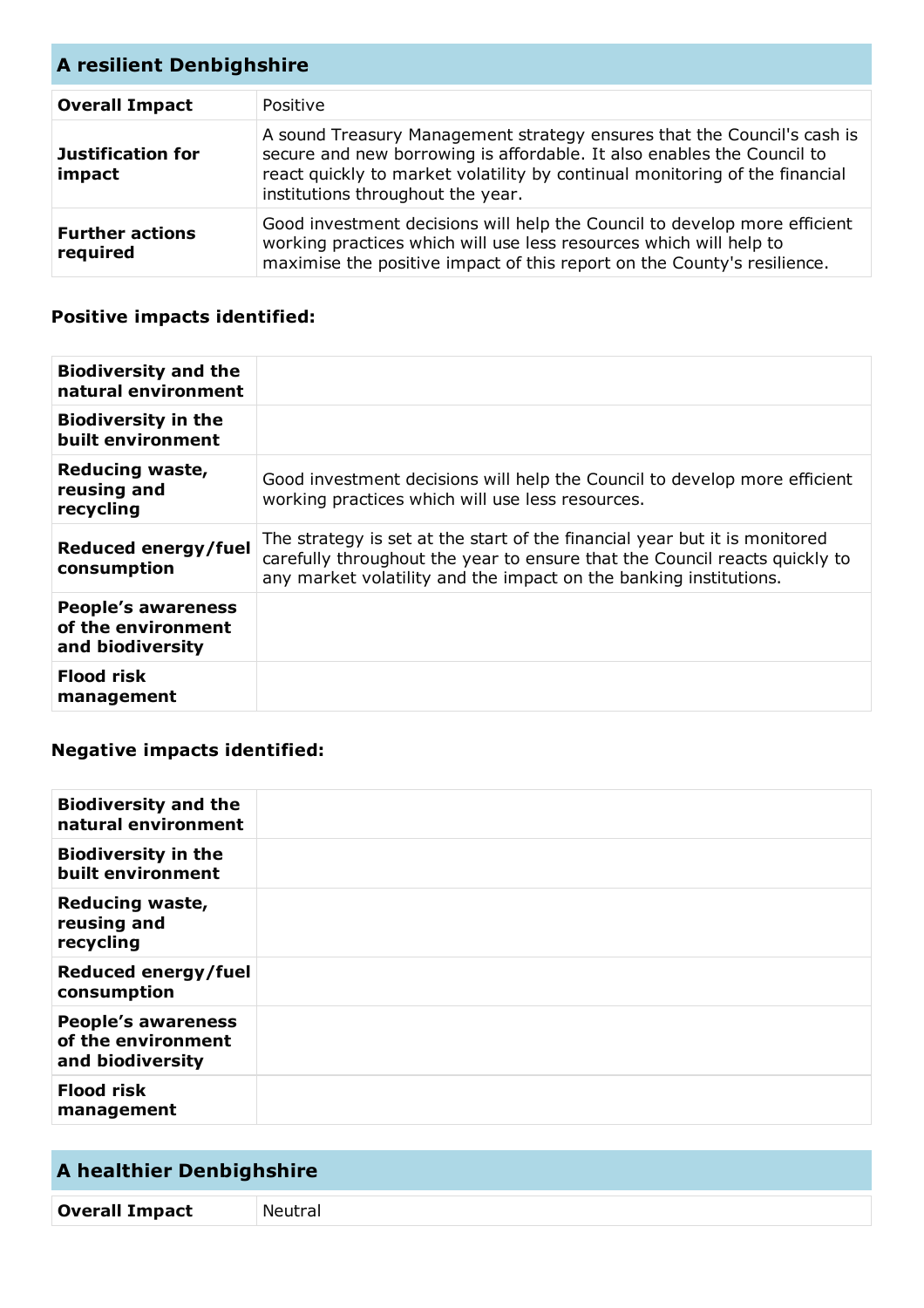| <b>Justification for</b><br>impact | Proposals have little or no direct impact on the vast majority of residents<br>as the strategy involves managing the Council's investments and<br>borrowing. |
|------------------------------------|--------------------------------------------------------------------------------------------------------------------------------------------------------------|
| <b>Further actions</b>             | The impact of this report is neutral in this particular area so this is not                                                                                  |
| required                           | applicable.                                                                                                                                                  |

## **Positive impacts identified:**

| A social and physical<br>environment that<br>encourage and<br>support health and<br>well-being |                                                                                                                                       |
|------------------------------------------------------------------------------------------------|---------------------------------------------------------------------------------------------------------------------------------------|
| <b>Access to good</b><br>quality, healthy food                                                 |                                                                                                                                       |
| <b>People's emotional</b><br>and mental well-<br>being                                         |                                                                                                                                       |
| <b>Access to healthcare</b>                                                                    |                                                                                                                                       |
| <b>Participation in</b><br>leisure opportunities                                               | The strategy contributes to the overall financial health of Denbighshire<br>and therefore supports the delivery of the annual budget. |

## **Negative impacts identified:**

| A social and physical<br>environment that<br>encourage and<br>support health and<br>well-being |  |
|------------------------------------------------------------------------------------------------|--|
| <b>Access to good</b><br>quality, healthy food                                                 |  |
| <b>People's emotional</b><br>and mental well-<br>being                                         |  |
| <b>Access to healthcare</b>                                                                    |  |
| <b>Participation in</b><br>leisure opportunities                                               |  |

## **A more equal Denbighshire**

| <b>Overall Impact</b>              | <b>Neutral</b>                                                                                                                                                                           |
|------------------------------------|------------------------------------------------------------------------------------------------------------------------------------------------------------------------------------------|
| <b>Justification for</b><br>impact | A good treasury management strategy contributes to the overall financial<br>resilience of the Council and supports the on-going work of the Authority<br>without impacting on residents. |
| <b>Further actions</b><br>required | The impact of this report is neutral in this particular area so this is not<br>applicable.                                                                                               |

## **Positive impacts identified:**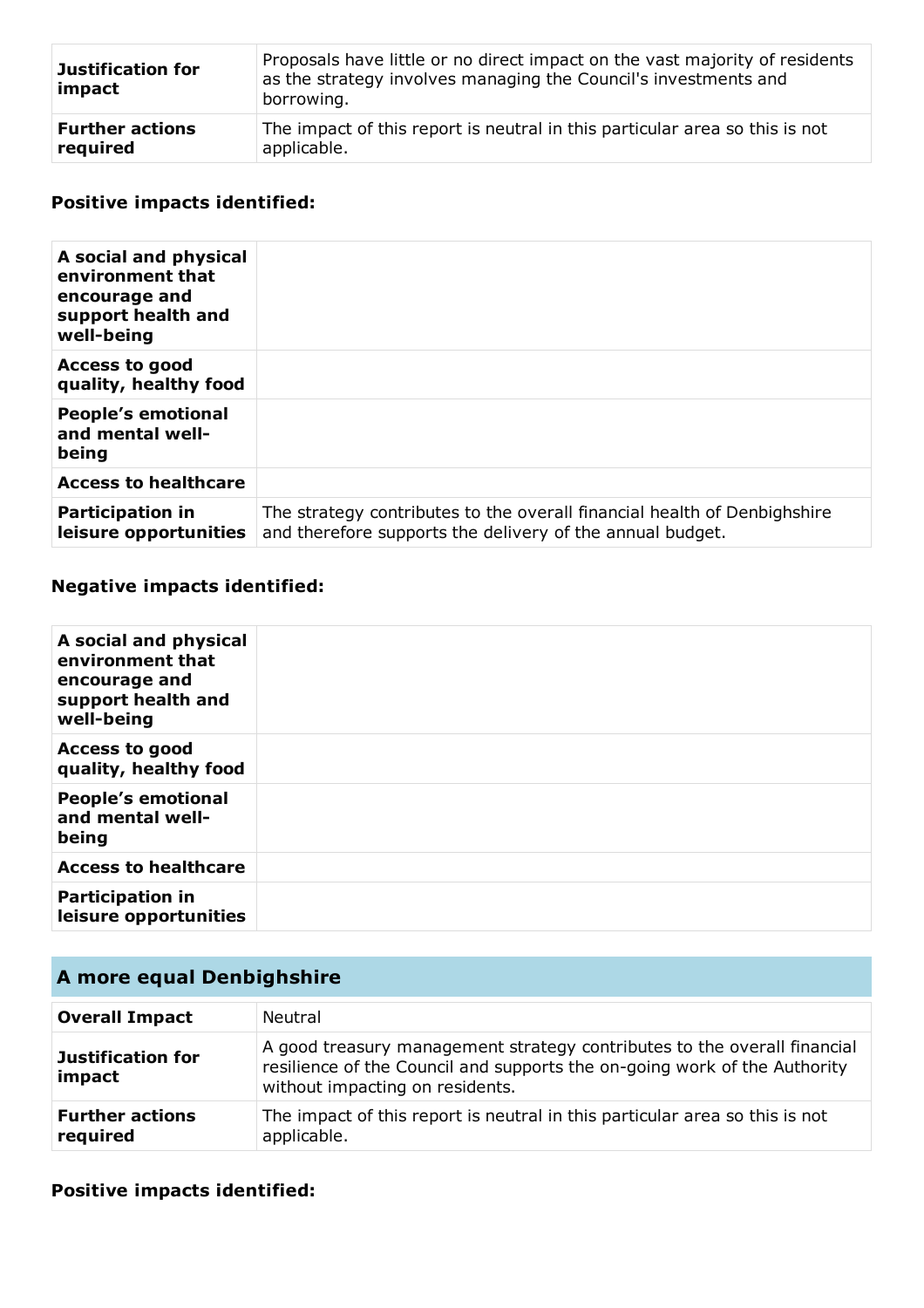| <b>Improving the well-</b><br>being of people with<br>protected<br>characteristics. The<br>nine protected<br>characteristics are:<br>age; disability;<br>gender<br>reassignment;<br>marriage or civil<br>partnership;<br>pregnancy and<br>maternity; race;<br>religion or belief;<br>sex; and sexual<br>orientation |                                                                                                                                    |
|---------------------------------------------------------------------------------------------------------------------------------------------------------------------------------------------------------------------------------------------------------------------------------------------------------------------|------------------------------------------------------------------------------------------------------------------------------------|
| <b>People who suffer</b><br>discrimination or<br>disadvantage                                                                                                                                                                                                                                                       |                                                                                                                                    |
| Areas with poor<br>economic, health or<br>educational<br>outcomes                                                                                                                                                                                                                                                   |                                                                                                                                    |
| People in poverty                                                                                                                                                                                                                                                                                                   | An efficient treasury management strategy contributes to the financial<br>resilience of the Council and supports service delivery. |

## **Negative impacts identified:**

| Improving the well-<br>being of people with<br>protected<br>characteristics. The<br>nine protected<br>characteristics are:<br>age; disability;<br>gender<br>reassignment;<br>marriage or civil<br>partnership;<br>pregnancy and<br>maternity; race;<br>religion or belief;<br>sex; and sexual<br>orientation |  |
|--------------------------------------------------------------------------------------------------------------------------------------------------------------------------------------------------------------------------------------------------------------------------------------------------------------|--|
| <b>People who suffer</b><br>discrimination or<br>disadvantage                                                                                                                                                                                                                                                |  |
| Areas with poor<br>economic, health or<br>educational<br>outcomes                                                                                                                                                                                                                                            |  |
| People in poverty                                                                                                                                                                                                                                                                                            |  |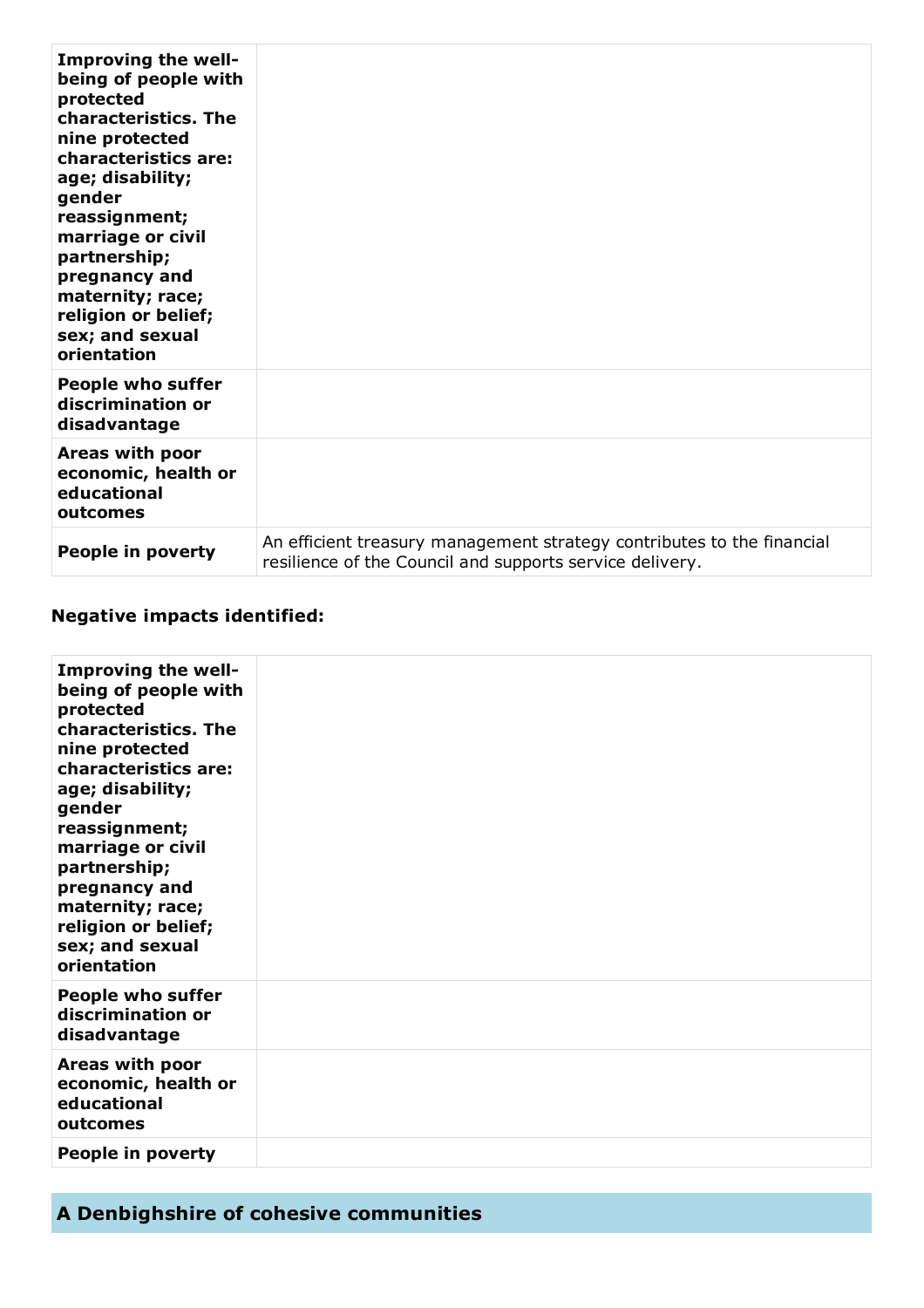| <b>Overall Impact</b>              | Neutral                                                                                                                                                                                  |
|------------------------------------|------------------------------------------------------------------------------------------------------------------------------------------------------------------------------------------|
| <b>Justification for</b><br>impact | A good treasury management strategy contributes to the overall financial<br>resilience of the Council and supports the on-going work of the Authority<br>without impacting on residents. |
| <b>Further actions</b><br>required | The impact of this report is neutral in this particular area so this is not<br>applicable.                                                                                               |

#### **Positive impacts identified:**

| <b>Safe communities</b><br>and individuals          |  |
|-----------------------------------------------------|--|
| <b>Community</b><br>participation and<br>resilience |  |
| The attractiveness of<br>the area                   |  |
| <b>Connected</b><br>communities                     |  |
| <b>Rural resilience</b>                             |  |

### **Negative impacts identified:**

| <b>Safe communities</b><br>and individuals          |  |
|-----------------------------------------------------|--|
| <b>Community</b><br>participation and<br>resilience |  |
| The attractiveness of<br>the area                   |  |
| <b>Connected</b><br>communities                     |  |
| <b>Rural resilience</b>                             |  |

# **A Denbighshire of vibrant culture and thriving Welsh language**

| <b>Overall Impact</b>              | Neutral                                                                                                                                                                                                                                                                                                                                     |
|------------------------------------|---------------------------------------------------------------------------------------------------------------------------------------------------------------------------------------------------------------------------------------------------------------------------------------------------------------------------------------------|
| <b>Justification for</b><br>impact | A good treasury management strategy contributes to the overall financial<br>resilience of the Council and supports the on-going work of the Authority.<br>It has no direct impact on the language and the culture because any<br>treasury management decisions are based on the treasury strategy and<br>advice from financial consultants. |
| <b>Further actions</b><br>required | The impact of this report is neutral in this particular area so this is not<br>applicable.                                                                                                                                                                                                                                                  |

#### **Positive impacts identified:**

| <b>People using Welsh</b>              |  |
|----------------------------------------|--|
| <b>Promoting the Welsh</b><br>language |  |